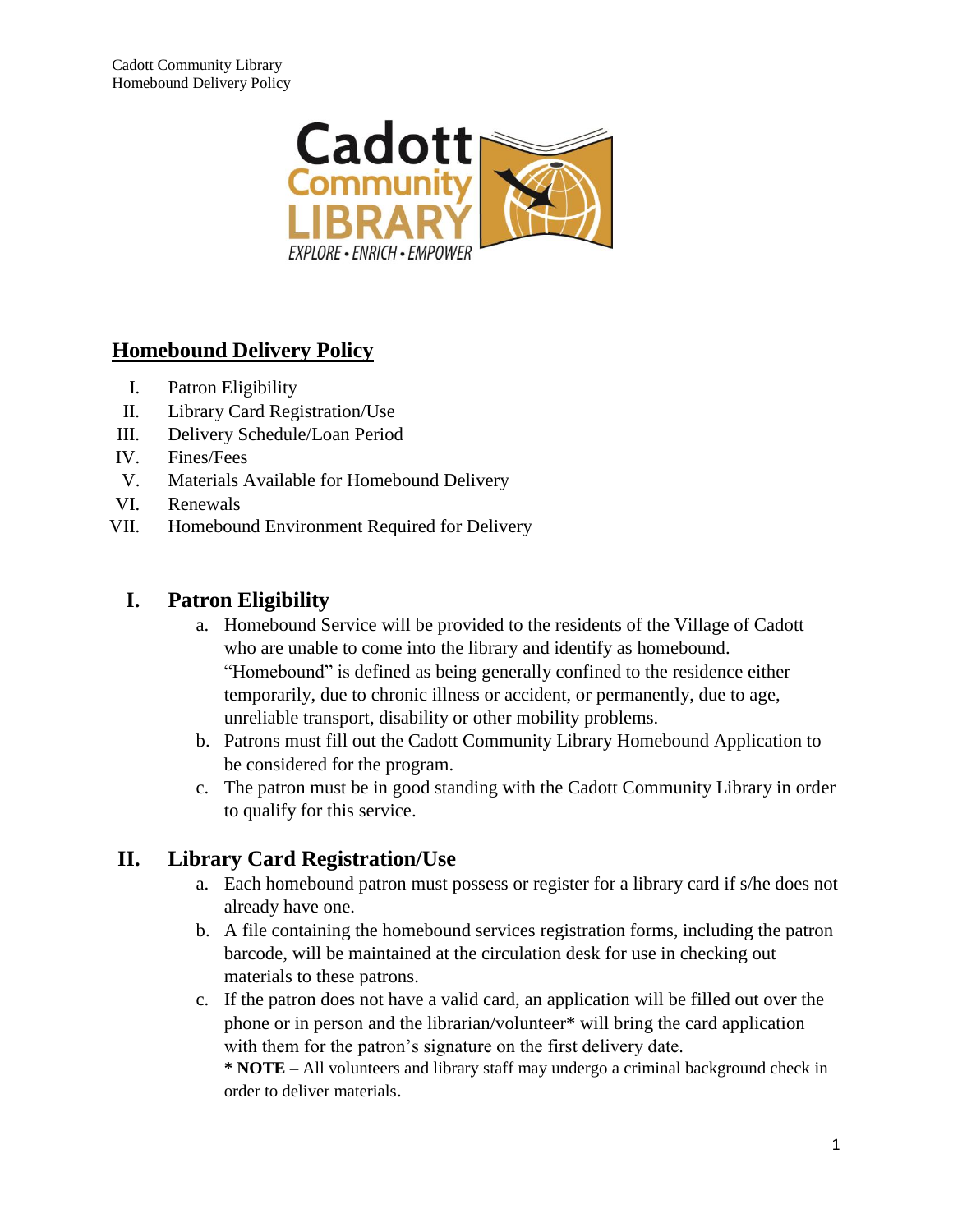## **III. Delivery Schedule/Loan Period**

a. Materials will be delivered approximately once per month. The schedule of the delivery is up to the discretion of the patron and the delivery volunteer to coordinate. At the time that new materials are delivered, the items from the previous delivery will be retrieved and returned to the library.

#### **IV. Fines/Fees**

- a. There is no fee for homebound delivery. Overdue fines will not be charged on homebound materials, but the library's standard fee schedule will apply to any lost or damaged items.
- b. The Cadott Community Library retains the right to discontinue service if borrowed items are lost, damaged, and/or not returned in the same condition as they were delivered.

### **V. Materials Available for Homebound Delivery**

- a. All formats of materials are eligible for homebound delivery, excluding electronic devices (e.g. Mini iPads)
- b. Each delivery will be limited to one bag of materials or approximately 25-30 items.
- c. If a desired material is not owned by the Cadott Community Library it can be requested by contacting library staff at (715) 289-4950 or logging into the MORE system with their library card.

#### **VI. Renewals**

a. If a material is desired longer than the four week delivery schedule, then a patron should contact library staff at (715) 289-4950 or log into their library account on the MORE system and request a renewal. This should be done prior to the next delivery date.

#### **VII. Homebound Environment Required for Delivery**

- a. Volunteers are unable to assist patrons with other errands, household chores, etc. They are there solely for library purposes.
- b. Volunteers are not to search for missing or misplaced library items. It is the responsibility of the patron to keep track of all materials for return.
- c. Patrons requesting homebound delivery services must provide a safe and appropriate environment for all volunteers and staff members who make deliveries to their home. Further, patrons must protect all library materials while in their custody. Volunteers or staff members reserve the right to choose not to enter a home, to leave a home immediately and/or to recommend suspension of the service if any of the following conditions exist.